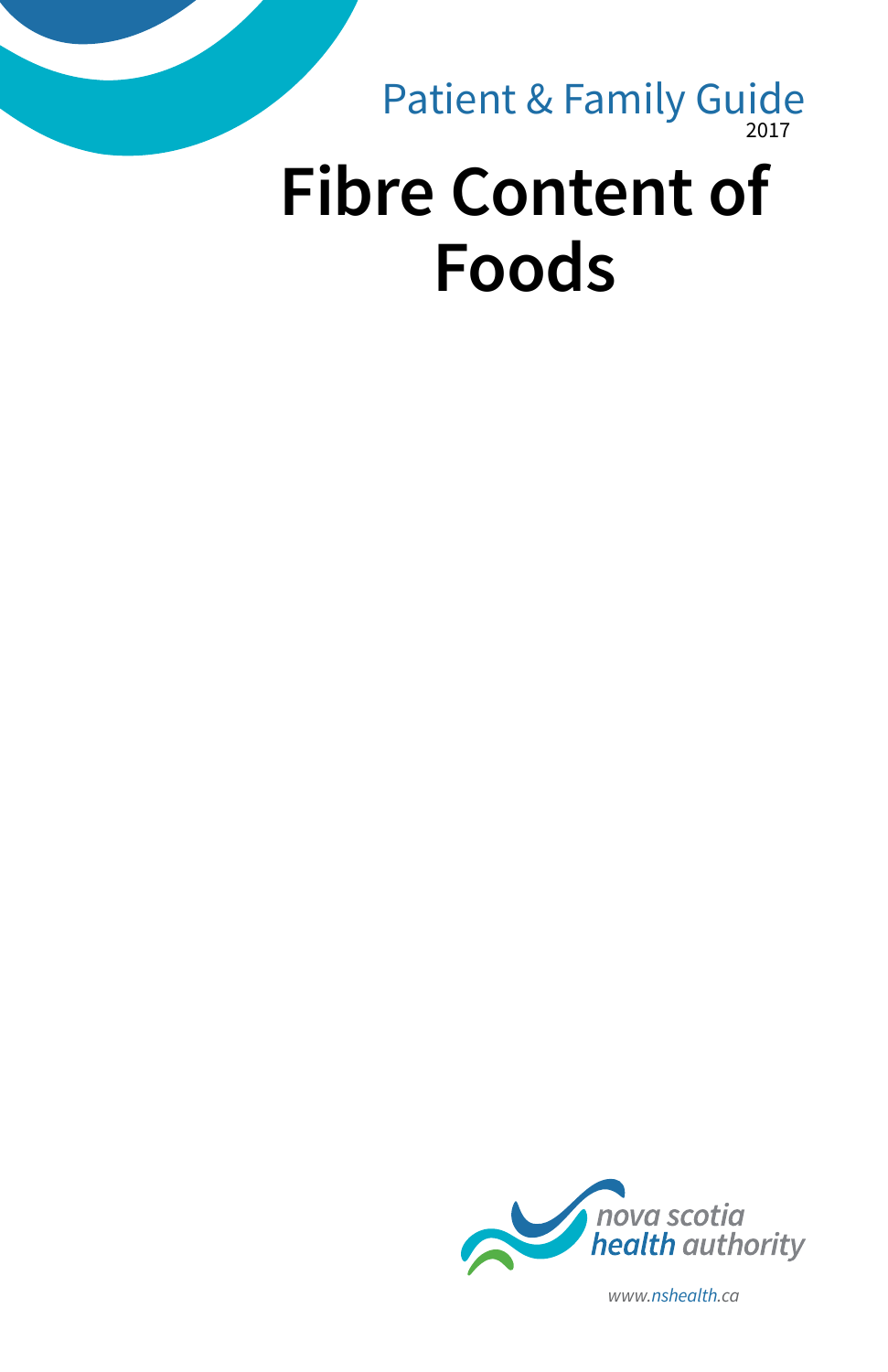# **Fibre Content of Foods**

Fibre is the part of a plant that your body cannot digest. It is found in whole grain products, vegetables, fruits and legumes.

\*Note: Please compare the fibre amounts listed below to food labels whenever possible as manufacturers change their formulations often.

| <b>Vegetables</b>                                     | Grams<br>of fibre |
|-------------------------------------------------------|-------------------|
| Artichoke, cooked, 1 medium                           | 10.3              |
| Peas, cooked, 1 cup (250 mL)                          | 8.8               |
| Sweet potato, cooked, mashed,<br>1 cup (250 mL)       | 8.2               |
| Broccoli, cooked, 1 cup (250 mL)                      | 5.5               |
| Rhubarb, sweetened, frozen, cooked,<br>1 cup (250 mL) | 4.8               |
| Spinach, cooked, 1 cup (250 mL)                       | 4.3               |
| Corn, cooked, 1 cup (250 mL)                          | 3.9               |
| Potato, baked, with skin, 1 medium                    | 3.8               |
| Chard, Swiss, cooked, 1 cup (250 mL)                  | 3.7               |
| Asparagus, cooked, 6 spears, 1/2 cup<br>(125 mL)      | 3.6               |
| Potato, mashed, 1 cup (250 mL)                        | 3.6               |

## **Vegetables and fruits**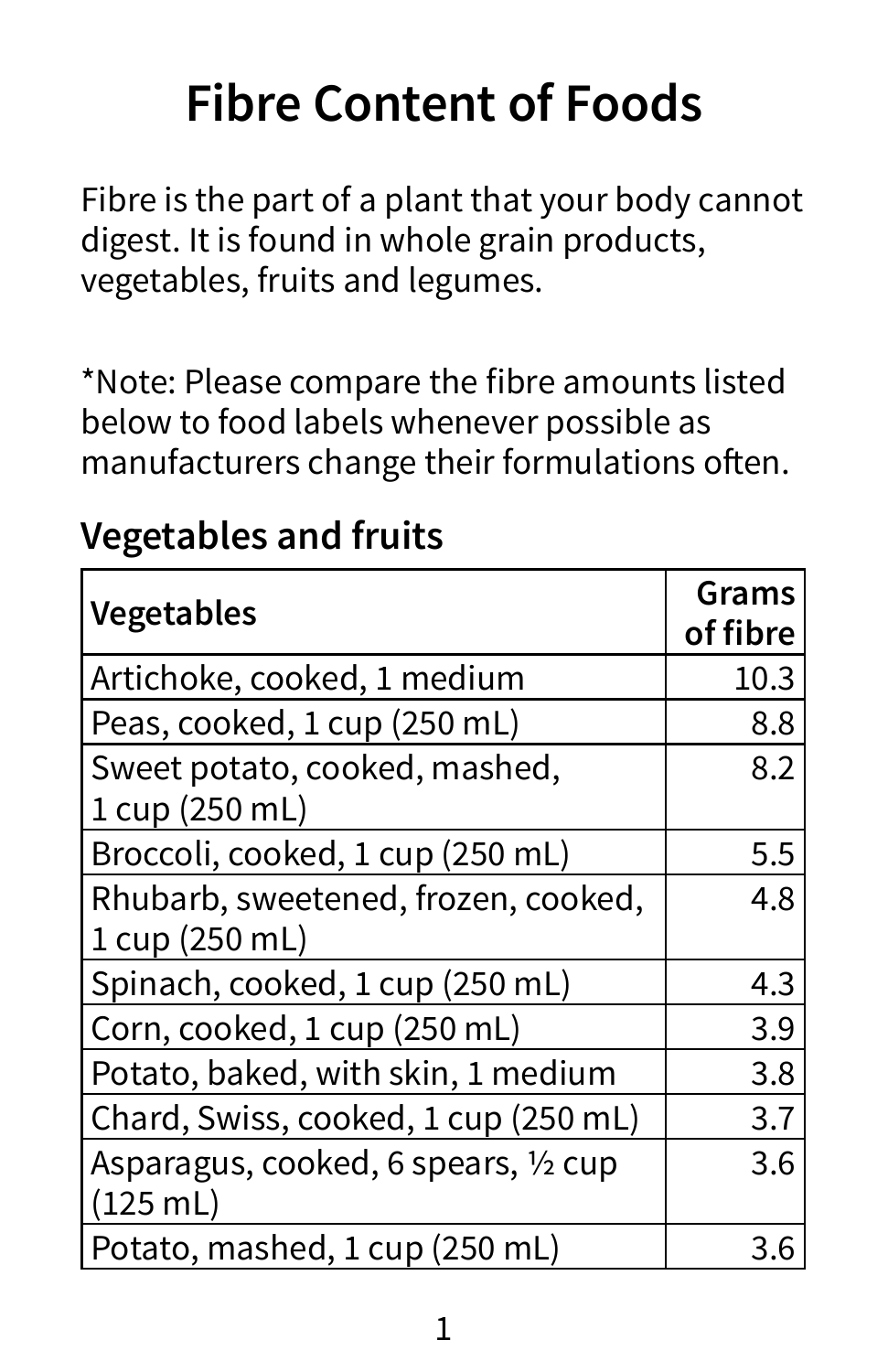| Vegetables                                                      | Grams<br>of fibre |
|-----------------------------------------------------------------|-------------------|
| Turnip (rutabaga), cooked,<br>1 cup (250 mL)                    | 3.1               |
| Potato, boiled, without skin,<br>1 medium                       | 3.0               |
| Cauliflower, cooked, 1 cup (250 mL)                             | 2.9               |
| Squash, baked, 1/2 cup (125 mL)                                 | 2.9               |
| Cabbage, cooked, 1 cup (250 mL)                                 | 2.8               |
| Onions, raw, 1 cup (250 mL)                                     | 2.7               |
| Kale, cooked, chopped,<br>1 cup (250 mL)                        | 2.6               |
| Eggplant, cooked, 1 cup (250 mL)                                | 2.5               |
| Peas and carrots, frozen, cooked,<br>$\frac{1}{2}$ cup (125 mL) | 2.5               |
| Squash, summer, cooked,<br>1 cup (250 mL)                       | 2.5               |
| Mixed vegetables, frozen, cooked,<br>$\frac{1}{2}$ cup (125 mL) | 2.5               |
| Tomato purée, canned,<br>1/2 cup (125 mL)                       | 2.4               |
| Carrots, cooked, 1/2 cup (125 mL)                               | 2.3               |
| Brussels sprouts, cooked,<br>$\frac{1}{2}$ cup (125 mL)         | 2.0               |
| Carrot, raw, 1 medium                                           | 2.0               |
| Green pepper, raw, 1 medium                                     | 2.0               |
| Green beans, cooked, ½ cup (125 mL)                             | 2.0               |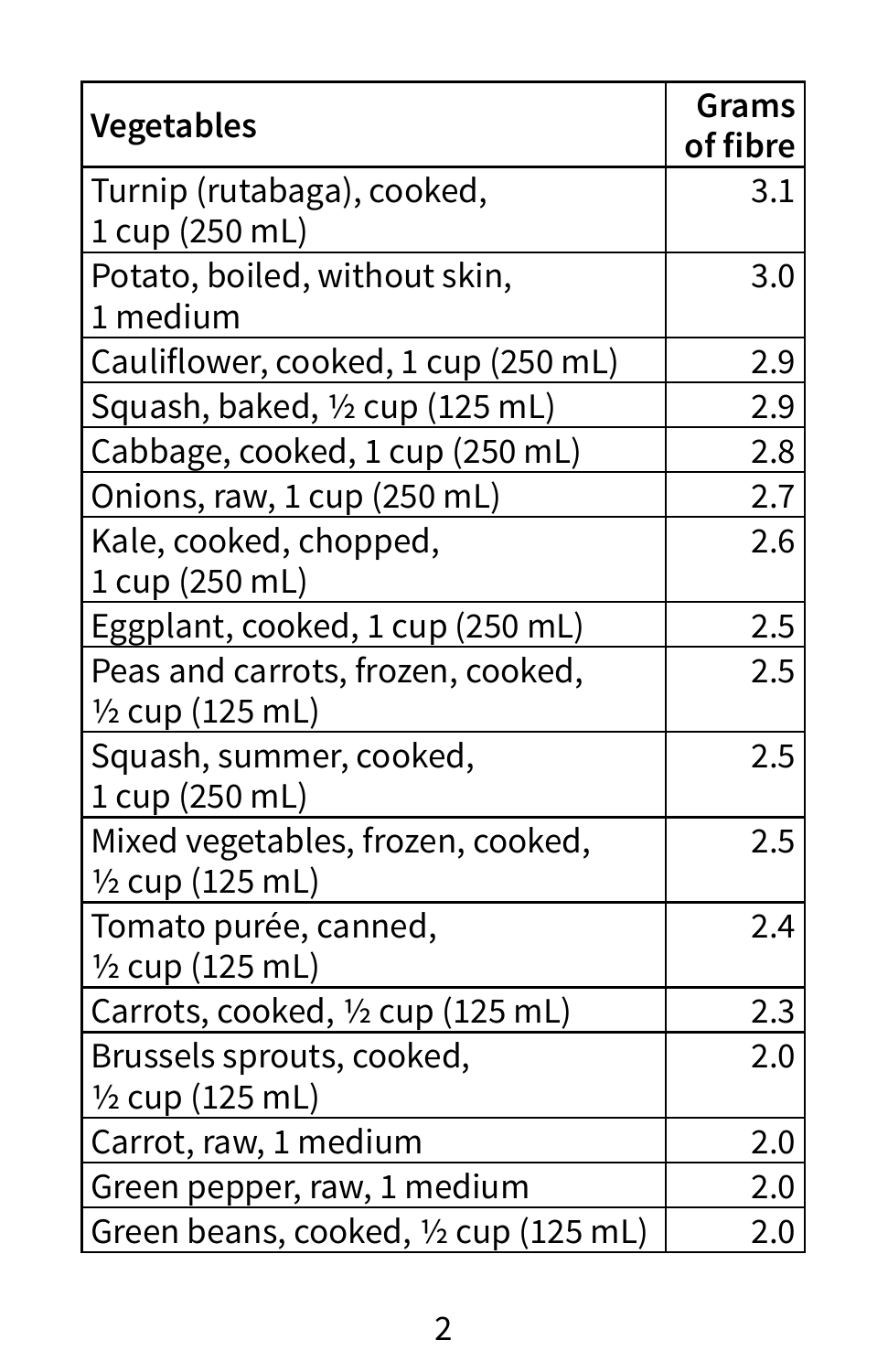| Vegetables                      | Grams<br>of fibre |
|---------------------------------|-------------------|
| Cabbage, raw, 1 cup (250 mL)    | 1.8               |
| Beets, cooked, 1/2 cup (125 mL) | 1.7               |
| Potato, french fried, 10 pieces | 1.6               |
| Zucchini, 1/2 cup (125 mL)      | 1.3               |
| Celery, raw, 1 medium stalk     | 1.0               |
| Mushrooms, raw, 1 cup (250 mL)  | 0.7               |
| Spinach, raw, 1 cup (250 mL)    | 0.7               |
| Tomato, raw, 1 medium           | 0.7               |
| Lettuce, raw, 1 cup (250 mL)    | 0.7               |
| Cucumber, raw, 1/2 cup (125 mL) | 0.4               |

| <b>Juices</b>                    | Grams<br>of fibre |
|----------------------------------|-------------------|
| Orange juice, 1 cup (250 mL)     | 1.5               |
| Peach and pear nectar,           | 1.5               |
| 1 cup (250 mL)                   |                   |
| Tomato juice, 1 cup (250 mL)     | 1.0               |
| All clear juices, 1 cup (250 mL) |                   |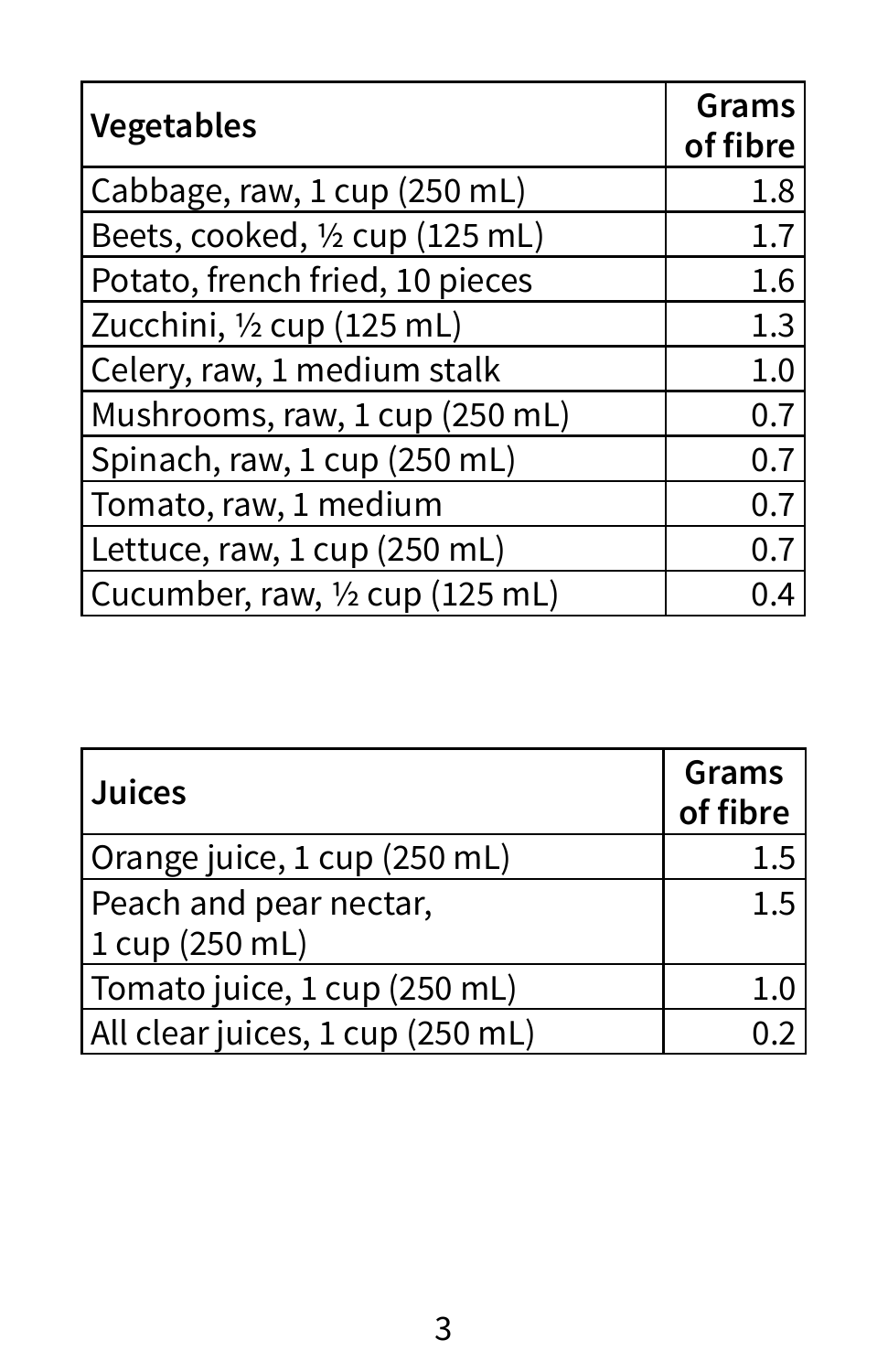| <b>Dried fruit</b>                   | <b>Grams</b><br>of fibre |
|--------------------------------------|--------------------------|
| Currants, $\frac{1}{2}$ cup (125 mL) | 4.9                      |
| Raisins, $\frac{1}{2}$ cup (125 mL)  | 2.9                      |
| Dates, 4                             | 2.6                      |
| Apricots, 3                          | 2.1                      |
| Fig. 1                               | 1.4                      |
| Prunes, 2                            |                          |

| Fruit                                      | Grams<br>of fibre |
|--------------------------------------------|-------------------|
| Avocado, 1 medium                          | 11.8              |
| Papaya, 1 medium                           | 5.5               |
| Pear, raw, 1 medium                        | 5.1               |
| Cranberries, raw, 1 cup (250 mL)           | 4.4               |
| Raspberries, raw, 1/2 cup (125 mL)         | 4.0               |
| Pears, canned, 1/2 cup (125 mL)            | 4.0               |
| Blackberries, 1/2 cup (125 mL)             | 3.8               |
| Blueberries, 1 cup (250 mL)                | 3.5               |
| Apple, with skin, 1 medium                 | 3.3               |
| Pineapple, canned or raw,                  | 3.2               |
| $\frac{1}{2}$ cup (125 mL)                 |                   |
| Banana, 1 medium                           | 3.1               |
| Orange, 1 medium                           | 3.1               |
| Applesauce, unsweetened,<br>1 cup (250 mL) | 2.7               |
| Kiwi fruit, 1 medium                       | 2.3               |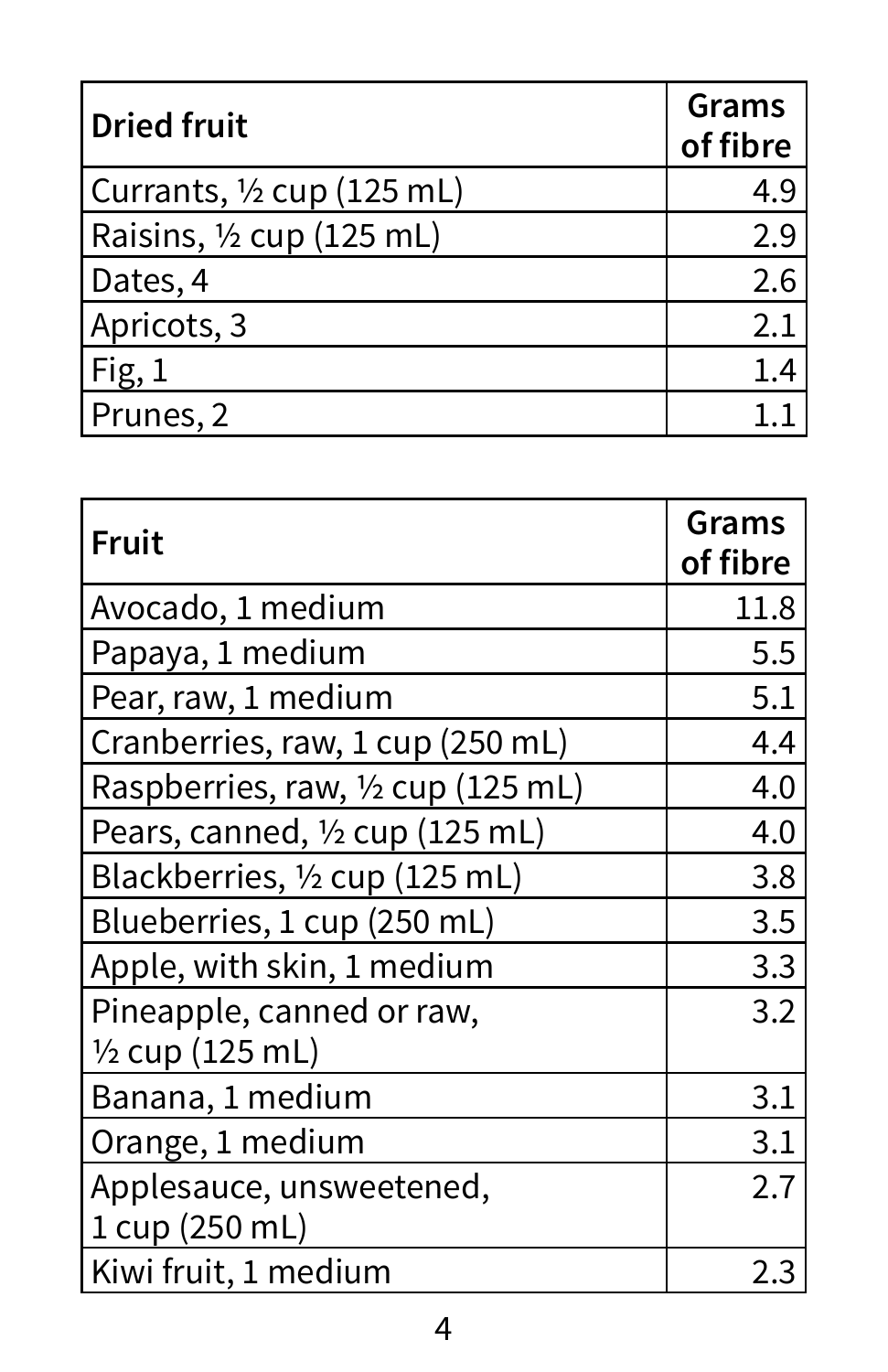| <b>Fruit</b>                                                     | Grams<br>of fibre |
|------------------------------------------------------------------|-------------------|
| Apricots, raw, 3 medium                                          | 2.1               |
| Apple, without skin, 1 medium                                    | 1.7               |
| Cantaloupe, chopped, 1 cup (250 mL)                              | 1.6               |
| Cherries, 10                                                     | 1.6               |
| Peaches, canned in juice,                                        | 1.6               |
| $\frac{1}{2}$ cup (125 mL)                                       |                   |
| Peach, raw, 1 medium                                             | 1.5               |
| Strawberries, raw, 1/2 cup (125 mL)                              | 1.5               |
| Tangerine, 1 medium                                              | 1.5               |
| Apricots, canned, 4 halves                                       | 1.4               |
| Honeydew melon, chopped,<br>1 cup (250 mL)                       | 1.4               |
| Grapefruit, 1/2 medium                                           | 1.3               |
| Fruit cocktail, canned, 1/2 cup (125 mL)                         | 1.2               |
| Mandarin oranges, canned in juice,<br>$\frac{1}{2}$ cup (125 mL) | 0.9               |
| Plum, raw, 1 medium                                              | 0.9               |
| Grapes, 1 cup (250 mL)                                           | 0.8               |
| Watermelon, 1 cup (250 mL)                                       | 0.6               |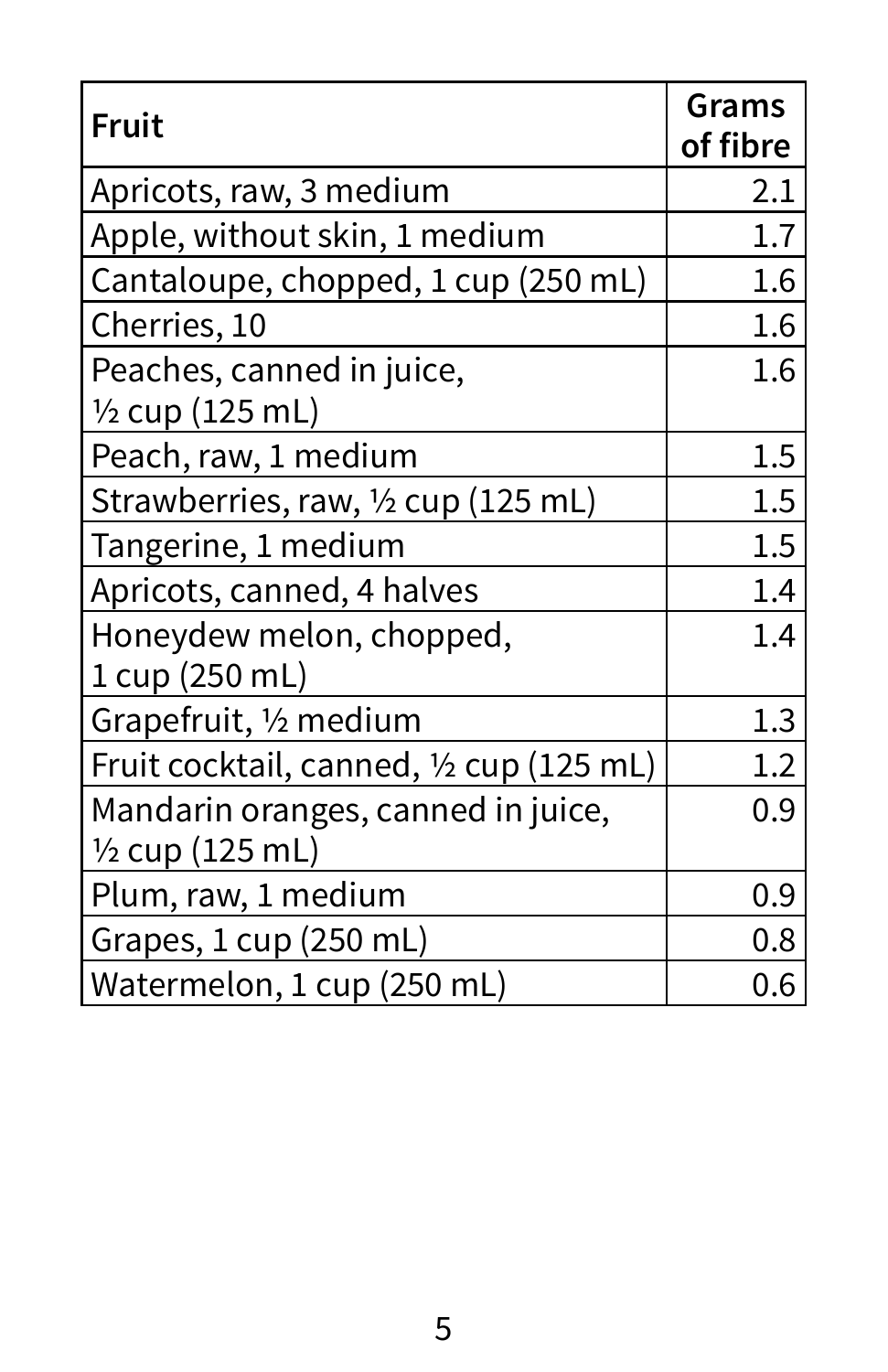# **Meat and alternatives**

| Meat and alternatives             | Grams<br>of fibre |
|-----------------------------------|-------------------|
| Soybean miso, 1 oz                | 1.5               |
| Soybean tofu, raw, ½ cup (125 mL) | 1.5               |
| All meat, fish and poultry        |                   |

| Legumes                                               | Grams<br>of fibre |
|-------------------------------------------------------|-------------------|
| Lentils, cooked, 1 cup (250 mL)                       | 15.6              |
| Pinto beans, 1 cup (250 mL)                           | 15.4              |
| Lima beans, 1 cup (250 mL)                            | 14.0              |
| Baked beans, 1 cup (250 mL)                           | 13.9              |
| Kidney beans, canned, 1 cup (250 mL)                  | 13.6              |
| Blackeyed peas (cowpeas),<br>1 cup (250 mL)           | 11.2              |
| Chickpeas (garbanzo beans), canned,<br>1 cup (250 mL) | 10.6              |
| Soybeans, 1 cup (250 mL)                              | 10.3              |
| Broad beans, 1 cup (250 mL)                           | 9.5               |
| Split peas, $\frac{1}{2}$ cup (125 mL)                | 8.0               |
| Split pea soup, canned,<br>1 cup (250 mL)             | 4.0               |
| 3-bean salad, $\frac{1}{2}$ cup (125 mL)              | 3.0               |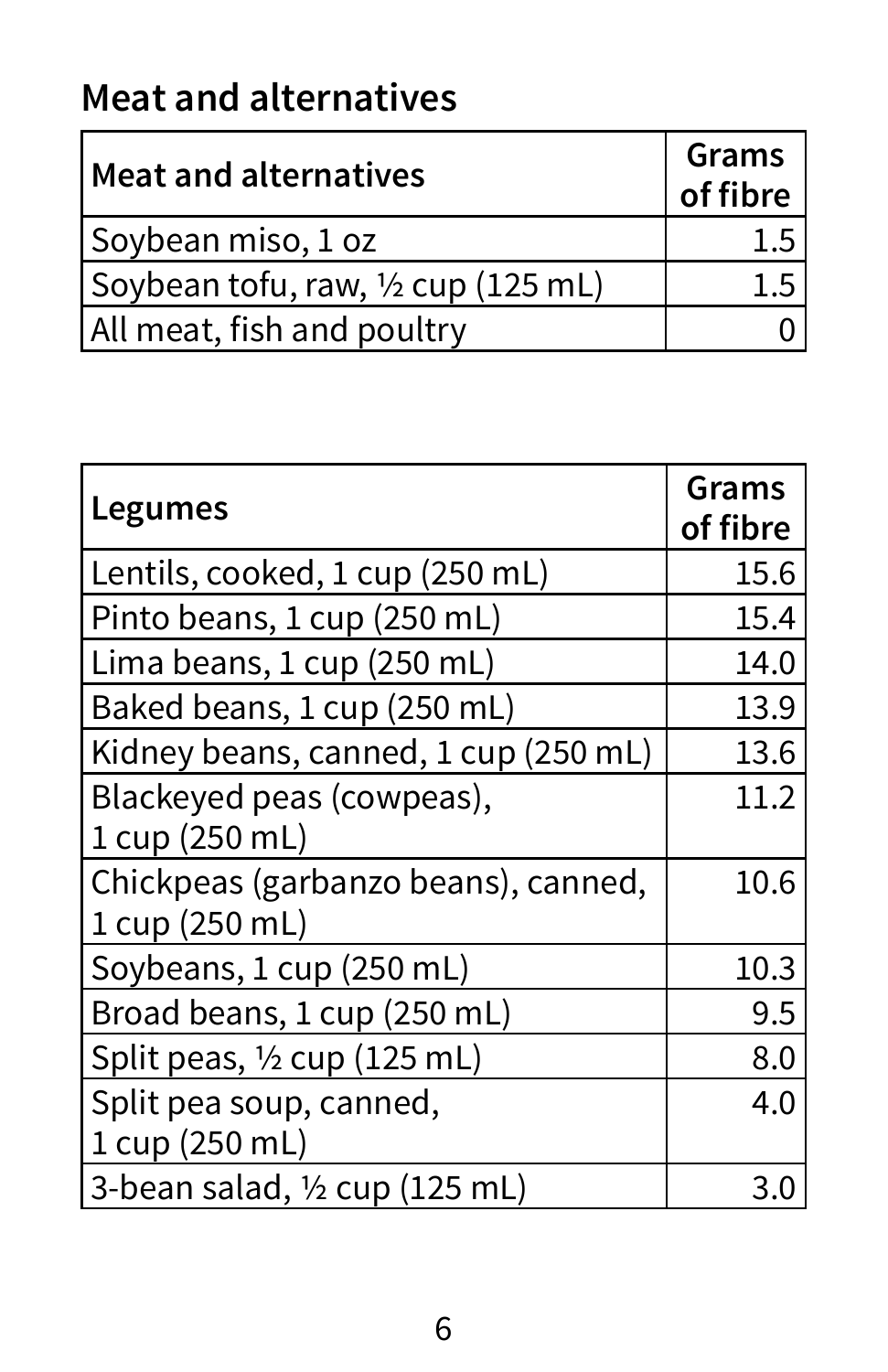| <b>Nuts and seeds</b>                 | Grams<br>of fibre |
|---------------------------------------|-------------------|
| Coconut, $1$ oz $(28 g)$              | 4.6               |
| Almonds, raw, 1 oz (28 g), 24 nuts    | 3.4               |
| Sunflower seeds, 1 oz (28 g)          | 3.1               |
| Pistachios, $1$ oz $(28 g)$ , 47 nuts | 2.9               |
| Pecans, $1 oz (28 g)$ , $20 halves$   | 2.7               |
| Hazelnuts, $1 oz (28 g)$              | 2.6               |
| Mixed nuts, $1 oz (28 g)$             | 2.5               |
| Chestnuts, 1 oz (28 g), 2.5 nuts      | 2.3               |
| Peanuts, 1 oz (28 g), 1/3 cup (80 mL) | 2.2               |
| Brazil nuts, 1 oz (28 g), 6-8 nuts    | 2.1               |
| Walnuts, $1 oz (28 g)$ , 14 halves    | 1.9               |
| Peanut butter, 2 Tbsp (30 mL)         | 1.9               |
| Sesame seeds, 1 Tbsp (15 mL)          | $1.1\,$           |
| Cashews, 1 oz (28 g), 18 nuts         | 0.8               |

# **Grain products**

| Cooked cereals                              | Grams<br>of fibre |
|---------------------------------------------|-------------------|
| Oat bran cereal, 1 cup (250 mL)             | 5.7               |
| Oatmeal, 1 cup (250 mL)                     | 4.0               |
| Oatmeal, instant, 1 oz package              | 2.8               |
| Farina, ¾ cup (175 mL)                      | 2.4               |
| Cream of Wheat®, $\frac{3}{4}$ cup (180 mL) |                   |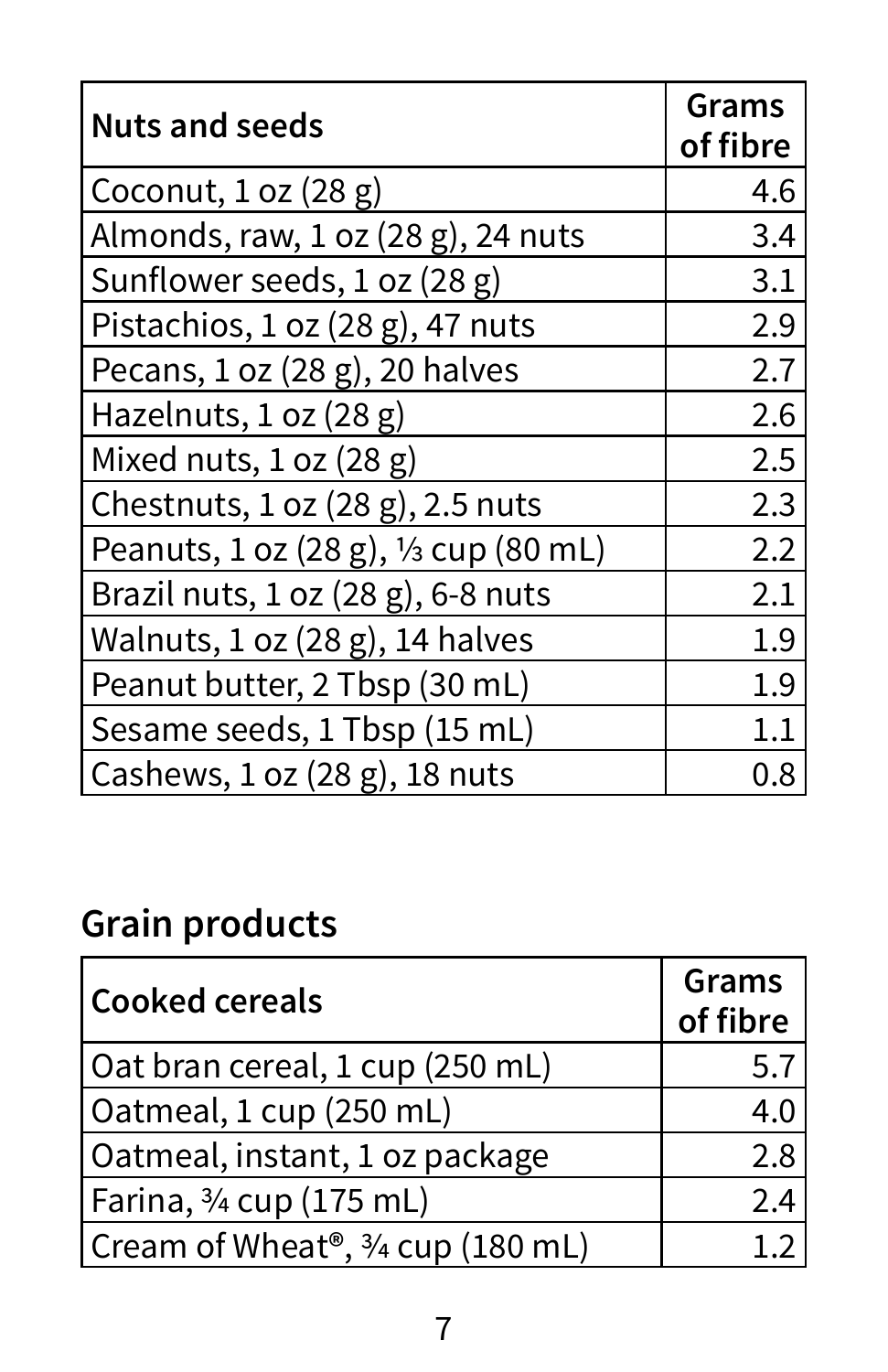| <b>Cold cereals</b>                                                                      | <b>Grams</b><br>of fibre |
|------------------------------------------------------------------------------------------|--------------------------|
| Fibre 1 <sup>™</sup> , Crunchy Original,                                                 | 14.0                     |
| $\frac{1}{2}$ cup (125 mL)                                                               |                          |
| All-Bran™ Buds, Kellogg's®, 1⁄3 cup<br>$(80 \text{ mL})$                                 | 12.9                     |
| All-Bran™, Kellogg's®, ½ cup (125 mL)                                                    | 12.0                     |
| Fibre Plus, Kellogg's®, 1/4 cup (60 mL)                                                  | 10.0                     |
| Bran, 100%, Post <sup>®</sup> , 1/ <sub>3</sub> cup (80 mL)                              | 8.3                      |
| Raisin Bran®, Kellogg's®, 1 cup<br>$(250 \text{ mL})$                                    | 6.5                      |
| Granola, homemade, $\frac{1}{2}$ cup (125 mL)                                            | 5.5                      |
| Bran Flakes, Post <sup>®</sup> , 3/4 cup (180 mL)                                        | 5.3                      |
| Granola, Nature's Path™, 1/2 cup<br>$(125 \text{ mL})$                                   | 5.0                      |
| Oatmeal Crisp™, Crunchy Almond,<br>General Mills, 1 cup (250 mL)                         | 4.1                      |
| Müslix, Almond Raisin, Kellogg's <sup>®</sup> ,<br>$\frac{3}{5}$ cup (150 mL)            | 4.0                      |
| Just Right <sup>®</sup> , Fruit & Nut Fusion,<br>Kellogg's <sup>®</sup> , 1 cup (250 mL) | 3.1                      |
| Cheerios <sup>®</sup> , General Mills,<br>1 cup (250 mL)                                 | 3.0                      |
| Shredded Wheat, Post <sup>®</sup> , 1 rectangular<br>biscuit                             | 2.9                      |
| Grape Nuts® Flakes, Post®, 3/4 cup<br>$(180 \text{ mL})$                                 | 2.6                      |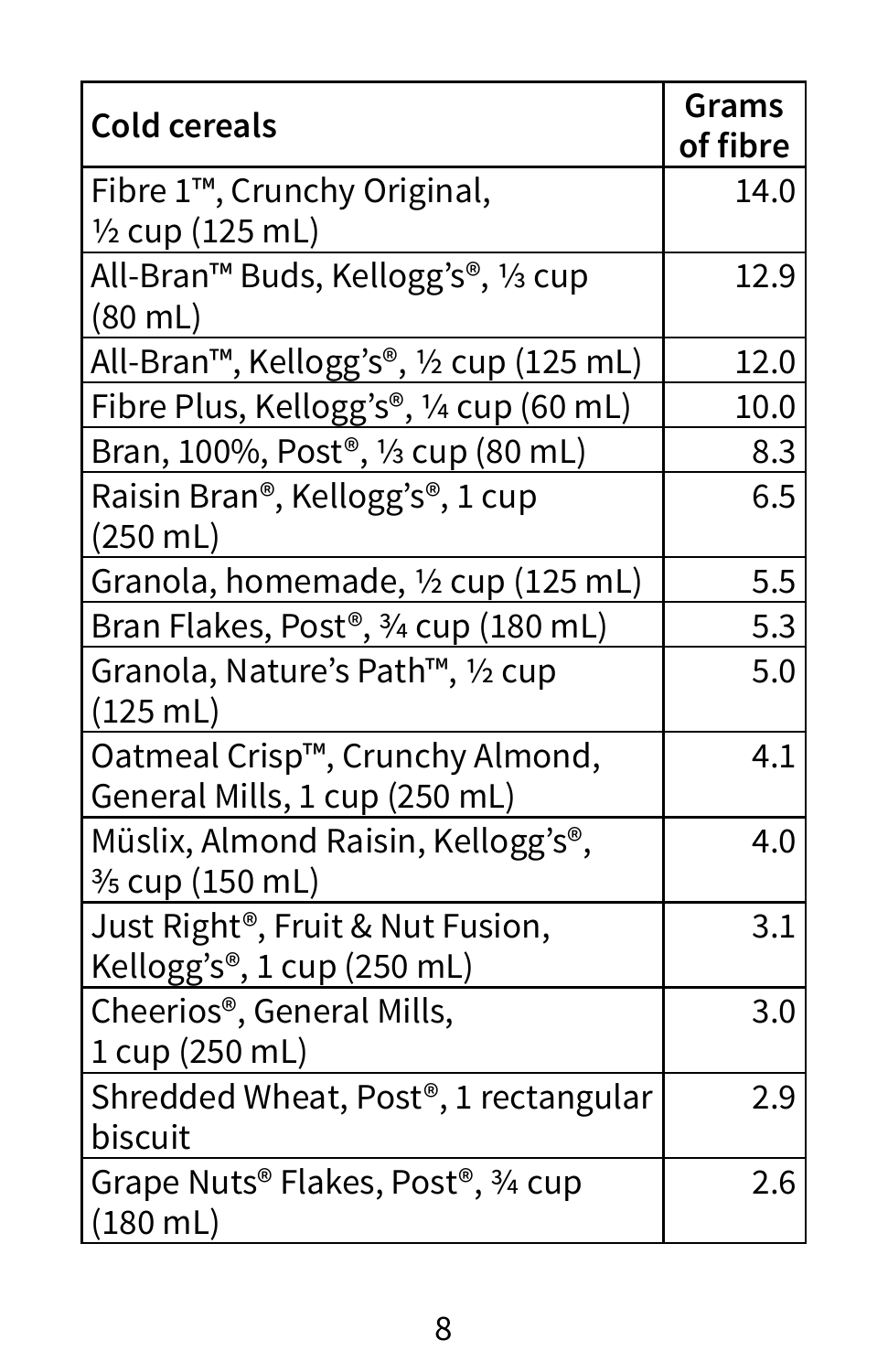| <b>Cold cereals</b>                                            | Grams<br>of fibre |
|----------------------------------------------------------------|-------------------|
| Life <sup>®</sup> , Original, Quaker <sup>®</sup> ,            | 2.1               |
| $\frac{3}{4}$ cup (180 mL)                                     |                   |
| Puffed wheat, Quaker <sup>®</sup> ,                            | 1.4               |
| 1 $\frac{1}{4}$ cups (300 mL)                                  |                   |
| Alpha-Bits, Post®, 1 cup (250 mL)                              | 1.3               |
| Golden Grahams Crunch™, General                                | 1.0               |
| Mills, $\frac{3}{4}$ cup (180 mL)                              |                   |
| Froot Loops <sup>®</sup> , Kellogg's <sup>®</sup> ,            | 0.9               |
| 1 cup (250 mL)                                                 |                   |
| Corn Flakes <sup>®</sup> , Kellogg's <sup>®</sup> , 1 cup      | 0.8               |
| $(250 \text{ mL})$                                             |                   |
| Honeycomb, Post <sup>®</sup> , 1 1/ <sub>3</sub> cups (320 mL) | 0.7               |
| Special K®, Kellogg's®, 1 cup (250 mL)                         | 0.7               |
| Frosted Flakes®, Kellogg's®,                                   | 0.6               |
| $\frac{3}{4}$ cup (180 mL)                                     |                   |
| Crispix®, Kellogg's®, 1 cup (250 mL)                           | 0.3               |
| Rice Krispies <sup>®</sup> , Kellogg's <sup>®</sup> , 1 ¼ cup  | 0.3               |
| $(300 \text{ mL})$                                             |                   |
| Puffed rice, Quaker®, 1 cup (250 mL)                           | 0.2               |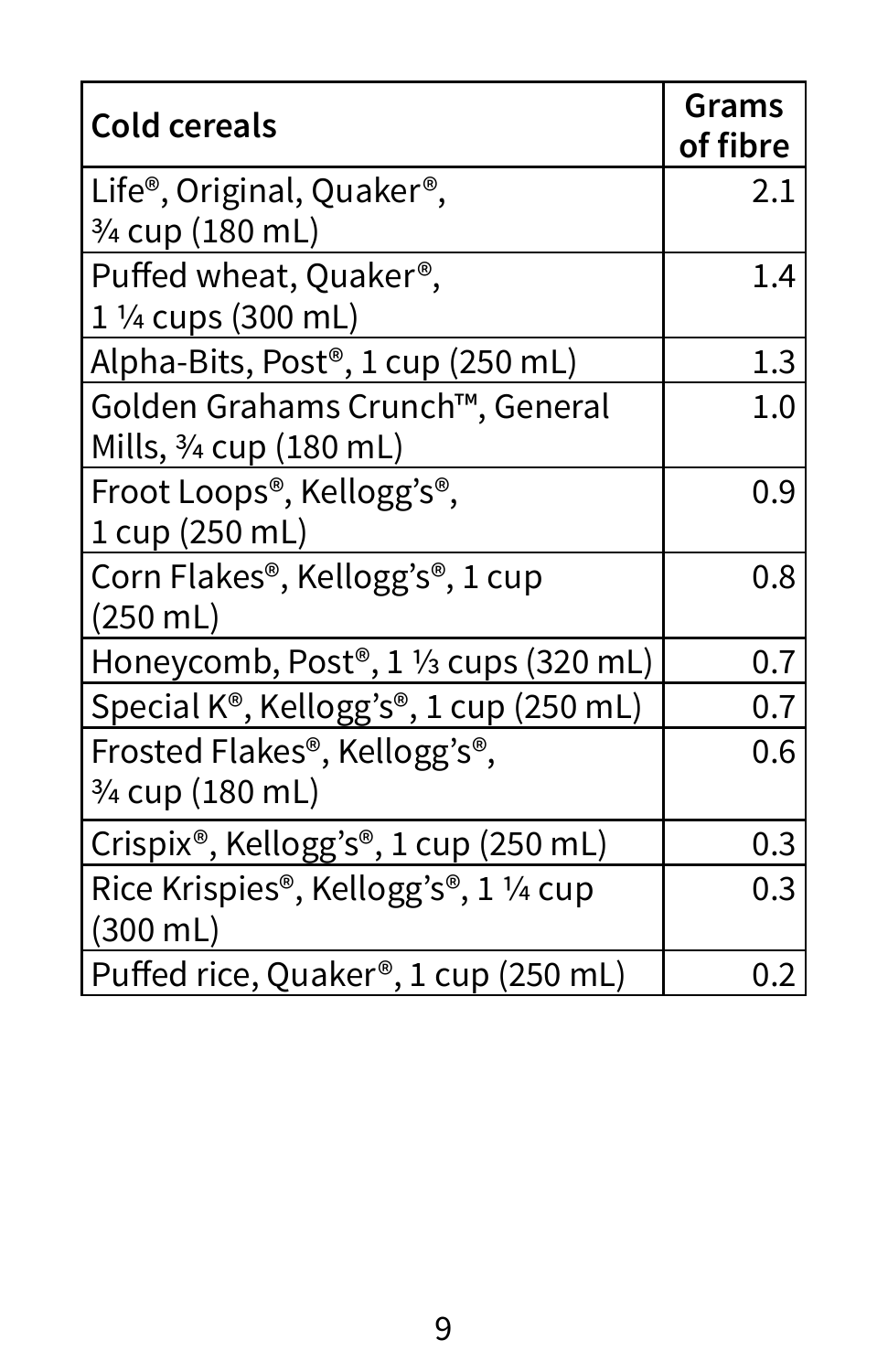| <b>Breads</b>                                                                                 | Grams<br>of fibre |
|-----------------------------------------------------------------------------------------------|-------------------|
| Whole Grain bagel, Country Harvest,                                                           | 6.0               |
| Bran bread, Prairie Bran, Country<br>Harvest <sup>™</sup> , 1 slice                           | 4.0               |
| Tortilla, corn or flour, 1 medium                                                             | 3.0               |
| Pita, whole wheat, 1 large                                                                    | 2.0               |
| Pita, white, 1 large                                                                          | 1.0               |
| Multigrain bread, 100% Whole Grains,<br>Dempster's <sup>®</sup> , 1 slice                     | 2.0               |
| Whole Grains bread, 100%, Ancient<br>Grains with Quinoa, Dempster's <sup>®</sup> ,<br>1 slice | 2.0               |
| 12 Grain bread, Country Harvest <sup>™</sup> or<br>Dempster's <sup>®</sup> , 1 slice          | 2.0               |
| English muffin, wheat, Ben's <sup>®</sup> , 1                                                 | 1.9               |
| Whole wheat bread, 1 slice                                                                    | 1.9               |
| Rye bread, light, 1 slice                                                                     | 1.9               |
| Pumpernickel bread, 1 slice                                                                   | 1.7               |
| Oatmeal bread, 1 slice                                                                        | 1.1               |
| Raisin bread, 1 slice                                                                         | 1.1               |
| French bread, 1 slice                                                                         | 0.8               |
| White bread, 1 slice                                                                          | 0.6               |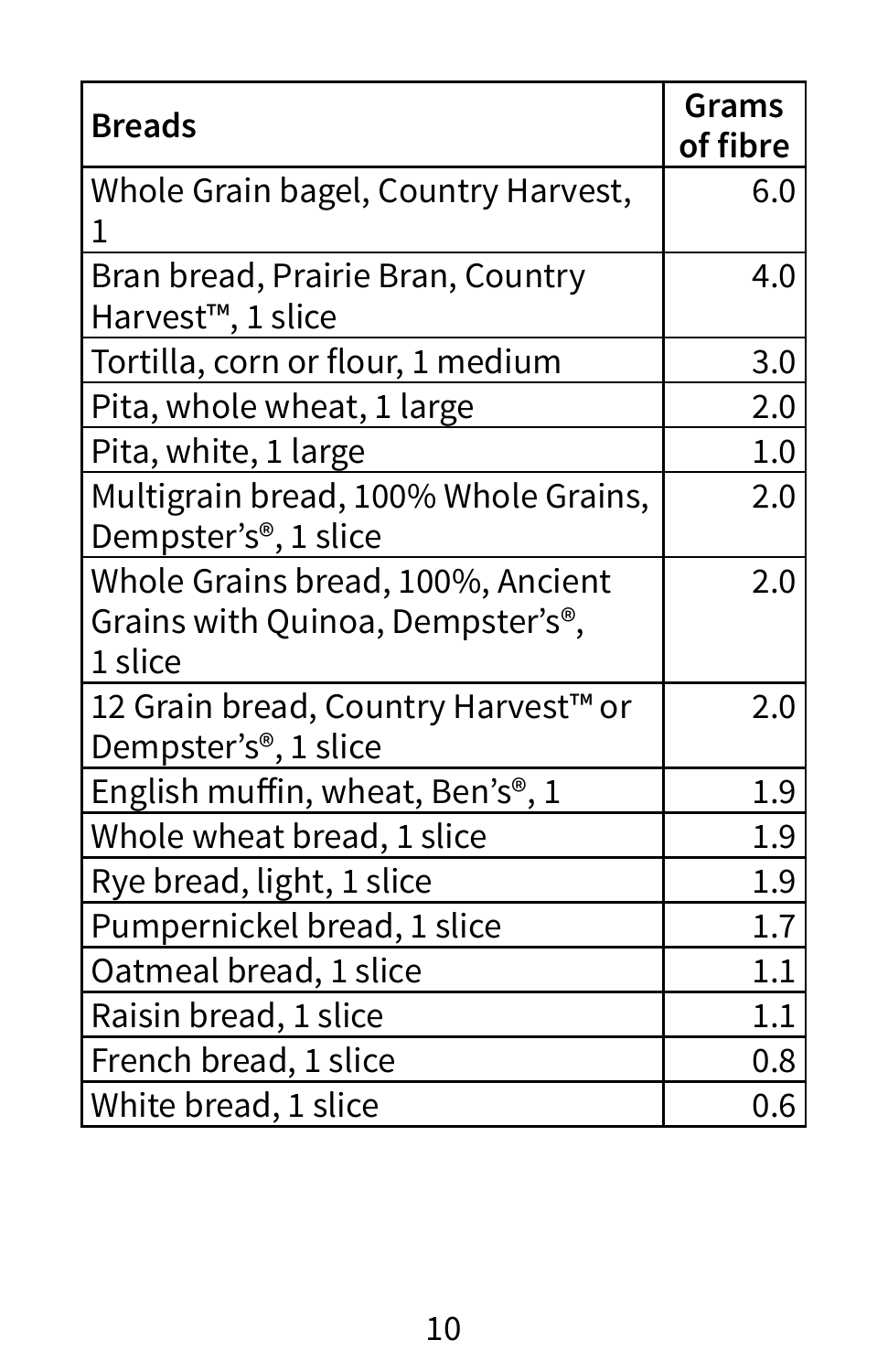| <b>Grains</b>                                 | <b>Grams</b><br>of fibre |
|-----------------------------------------------|--------------------------|
| Flax seed, ground, $\frac{1}{2}$ cup (125 mL) | 16.0                     |
| Bulgur, cooked, 1 cup (250 mL)                | 8.2                      |
| Wheat germ, $\frac{1}{2}$ cup (125 mL)        | 7.5                      |
| Barley, cooked, 1 cup (250 mL)                | 6.0                      |
| Rice, brown, cooked, 1 cup (250 mL)           | 3.5                      |
| Popcorn, popped, small bag (28 g)             | 3.0                      |
| Rice, wild, cooked, 1 cup (250 mL)            | 3.0                      |
| Couscous, cooked, 1 cup (250 mL)              | 2.2                      |
| Wheat bran, 1 Tbsp (15 mL)                    | 1.6                      |
| Rice, white, cooked, 1 cup (250 mL)           |                          |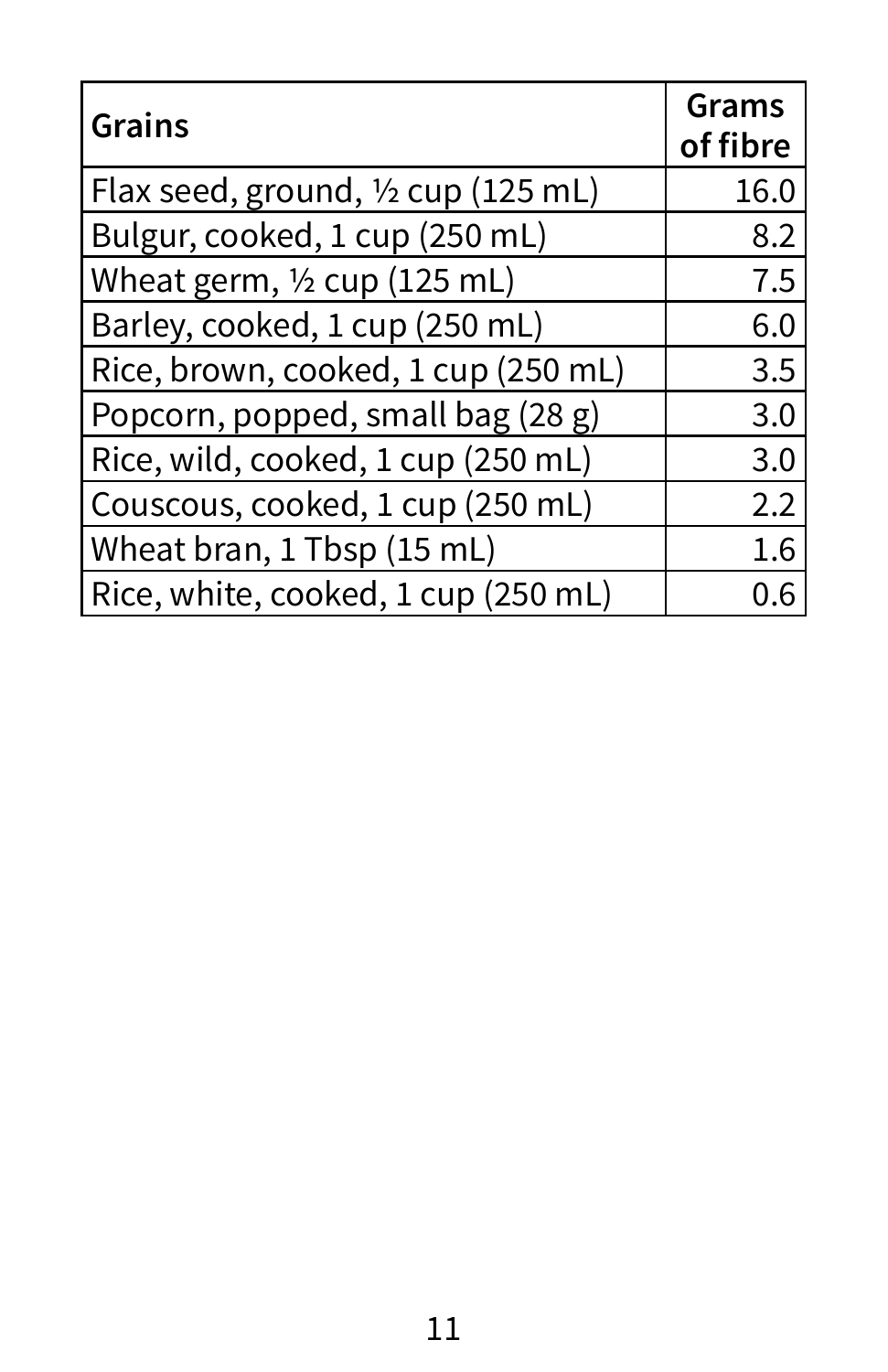| <b>Flours</b>                            | Grams<br>of fibre |
|------------------------------------------|-------------------|
| Rye flour, dark, 1 cup (250 mL)          | 28.9              |
| Rye flour, light, 1 cup (250 mL)         | 14.9              |
| Whole wheat flour, 1 cup (250 mL)        | 14.6              |
| Corn flour, 1 cup (250 mL)               | 10.9              |
| Cornmeal, whole grain,                   | 8.9               |
| 1 cup (250 mL)                           |                   |
| Soy flour, 1 cup (250 mL)                | 8.1               |
| Rice flour, brown, 1 cup (250 mL)        | 7.3               |
| Cornmeal, yellow, degermed, 1 cup        | 5.5               |
| $(250 \text{ mL})$                       |                   |
| Potato flour, $\frac{1}{2}$ cup (125 mL) | 5.5               |
| White wheat flour, 1 cup (250 mL)        | 3.4               |

#### **Milk and alternatives**

| Milk products                               | Grams<br>of fibre |
|---------------------------------------------|-------------------|
| Yogurt, Activia® Source of Fibre<br>(100 g) | 2.0               |
| Milk                                        |                   |
| Cheese                                      |                   |
| lce cream                                   |                   |
| Yogurt                                      |                   |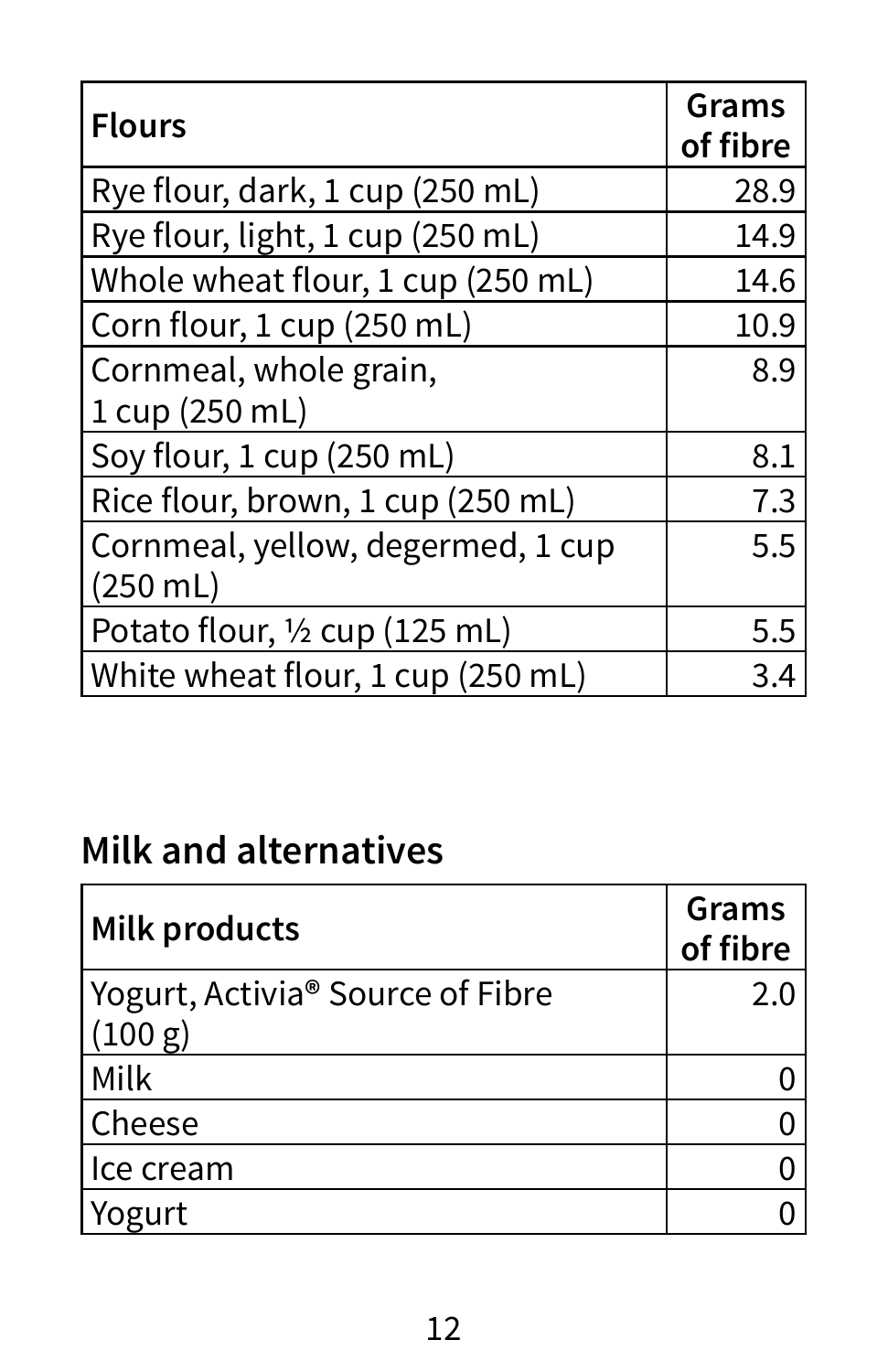### **Questions to ask my health care provider:**